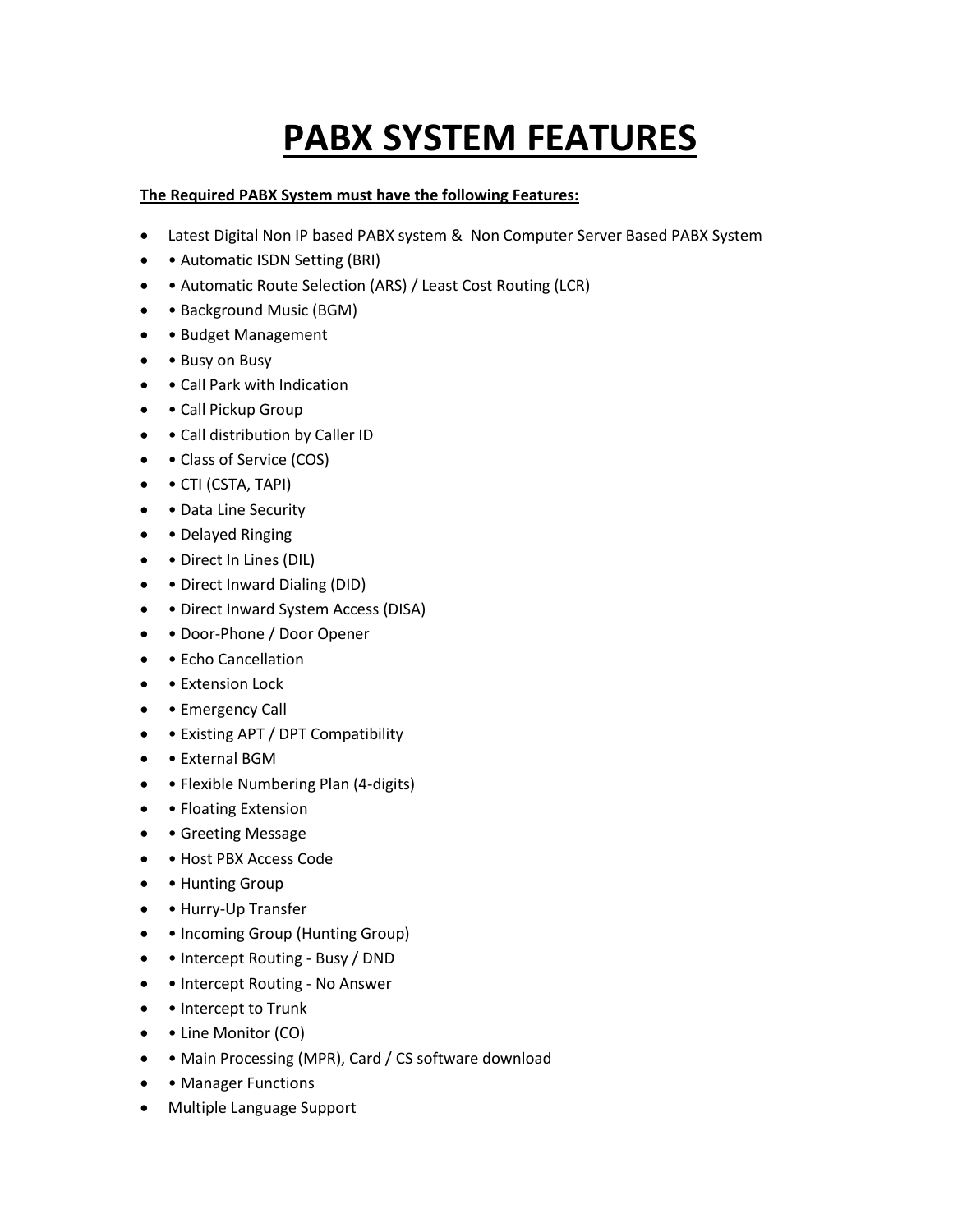- • Online Diagnostics
- Operator Functions
- • PC Console / PC Phone
- • PC Programming
- • Paging Group
- Quick Setup
- Remote Alarm Notification
- • Remote Extension Status Control through DISA
- • Remote Extension Lock
- • Ring Group
- • Special Carrier Access
- • Station Message Detail Recording (SMDR)
- • SMDR 24 Hour and 12 Hour Time Format
- • SMDR Caller ID Printing
- • System Memory Expansion
- • Tenant Service
- • Timed Reminder
- • Time Service (Day / Night / Lunch / Break)
- • Toll Restriction
- • Trunk Group
- Uniform Call Distribution (UCD)
- • User Group
- VIP-Call
- • Visual Caller ID
- <Voice Mail (VM) Features>
- • Automatic Configuration Quick Setup
- Call Forwarding to VM
- Caller's Identification Notification to VM
- • Intercept Routing to VM
- • Telephone Display, Menu driven VM operation
- • Live Call Screening (LCS)
- • Remote PBX Data Control by VM
- • VM Data Control by PBX
- • VM (Digital / DTMF) Integration
- • VM Group
- • VM Mail Transfer
- • VM Message Number display on DPT LCD
- **•** Extension Features
- 4-Party Conference with Broadcasting up to 32-Party
- Absent Message